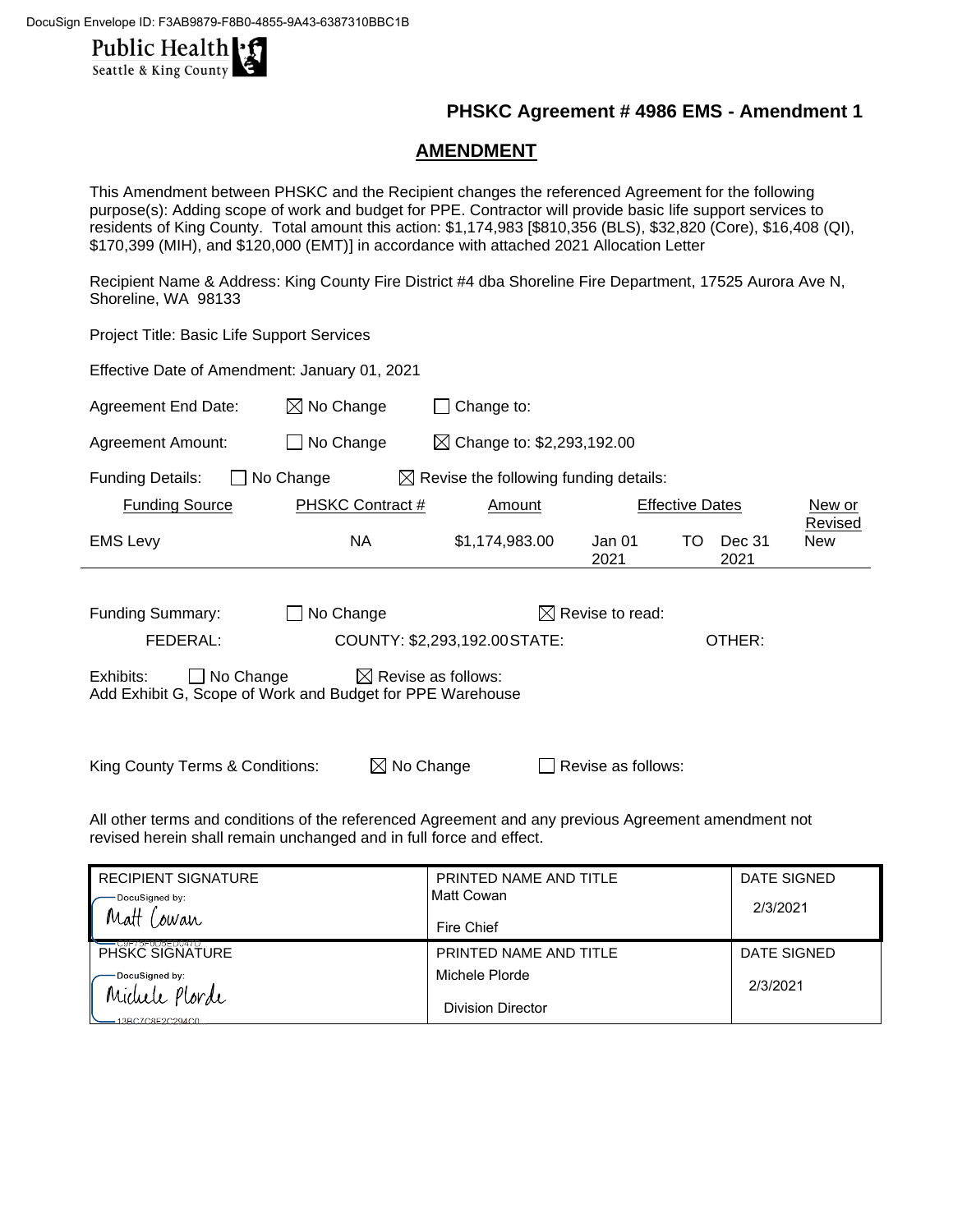**Emergency Medical Services Division** 401 Fifth Avenue, Suite 1200 Seattle, WA 98104-1818 206-296-4693 Fax 206-296-4866 TTY Relay: 711 www.kingcounty.gov/health



December 17, 2020

Matt Cowan, Chief Shoreline Fire Department 17525 Aurora Ave. N. Shoreline, WA 98133

Dear Chief Cowan:

As was endorsed during the recent levy planning process, the BLS contract for the 2020- 2025 levy span consolidates the funding for several programs into just one contract. This helps streamline the complexities of managing and executing separate contracts for the various programs.

**This letter serves as notification of the different BLS allocations available to your agency for 2021.** Following is a programmatic breakdown of Shoreline Fire Department 2021 BLS contract:

| <b>TOTAL</b>                             | \$1,174,983 |
|------------------------------------------|-------------|
| <b>PPE Warehouse</b>                     | \$25,000    |
| Initial EMT Training                     | \$120,000   |
| Mobile Integrated Healthcare (MIH)       | \$170,399   |
| BLS Training and QI Strategic Initiative | \$16,408    |
| <b>BLS Core Services</b>                 | \$32,820    |
| <b>BLS Basic Allocation</b>              | \$810,356   |

Because the PPE Warehouse is new to the contract, Public Health – Seattle & King County will send you a contract amendment, outlining the scope. The amendment will arrive from the Adobe DocuSign email system**.** After signing and returning the contract, you can begin billing for reimbursement following the appropriate program regulations - application and usage information is outlined in the next few pages and is also available on the EMS webpage under the Regional Groups tab www.kingcounty.gov/ems/regional.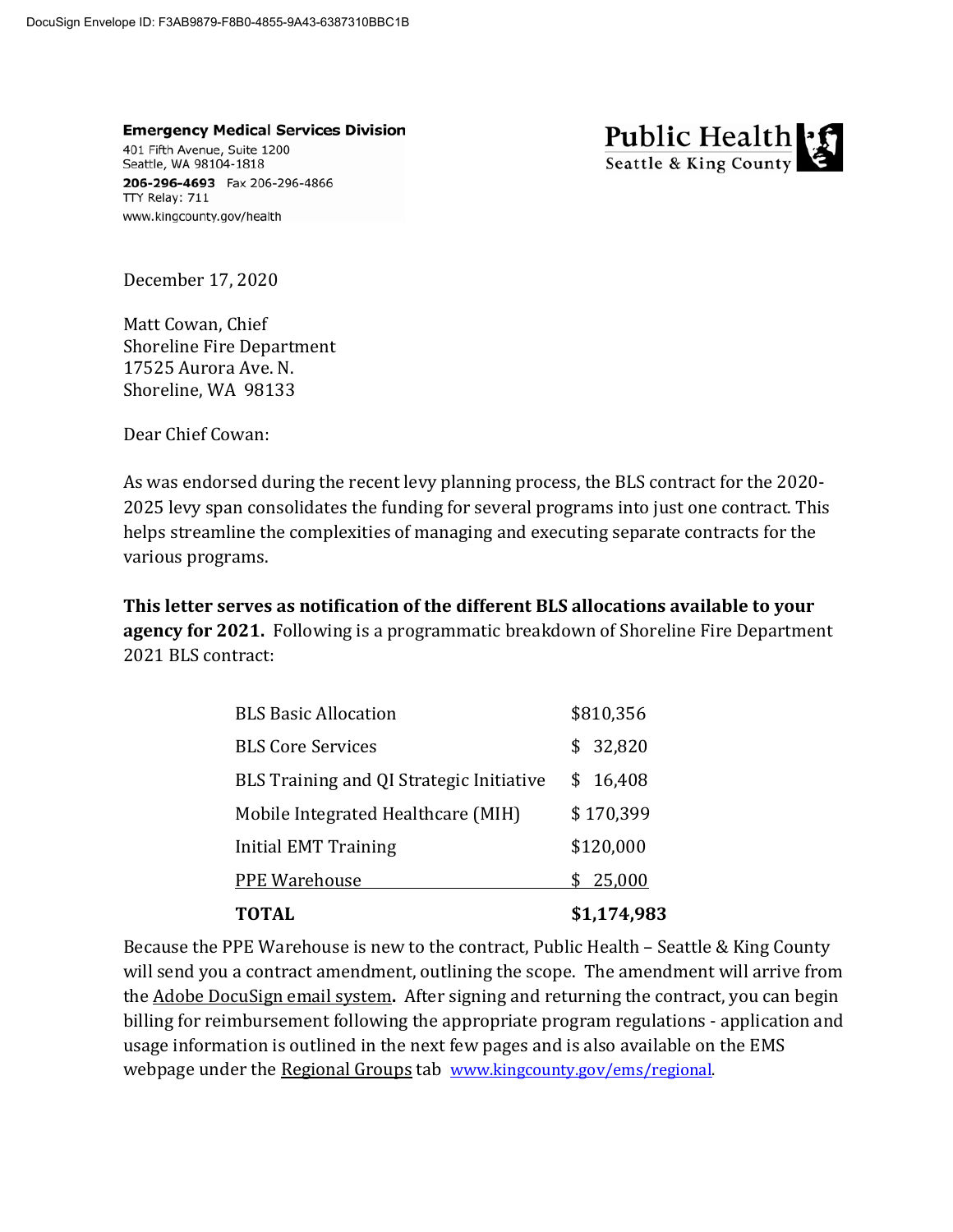If the amendment doesn't show up in your inbox, please check your spam or junk folder; if there is still no sign of the contract by the first week of February, please give a call and we will track it down for you.

Should you have any questions about the contract, programmatic requirements, or invoicing, please reach out at any time  $\sim$ 

Sincerely,

Helen Chatalas, MPA Assistant Director King County EMS 206-263-8560 206-580-9904 (cell) Helen.Chatalas@kingcounty.gov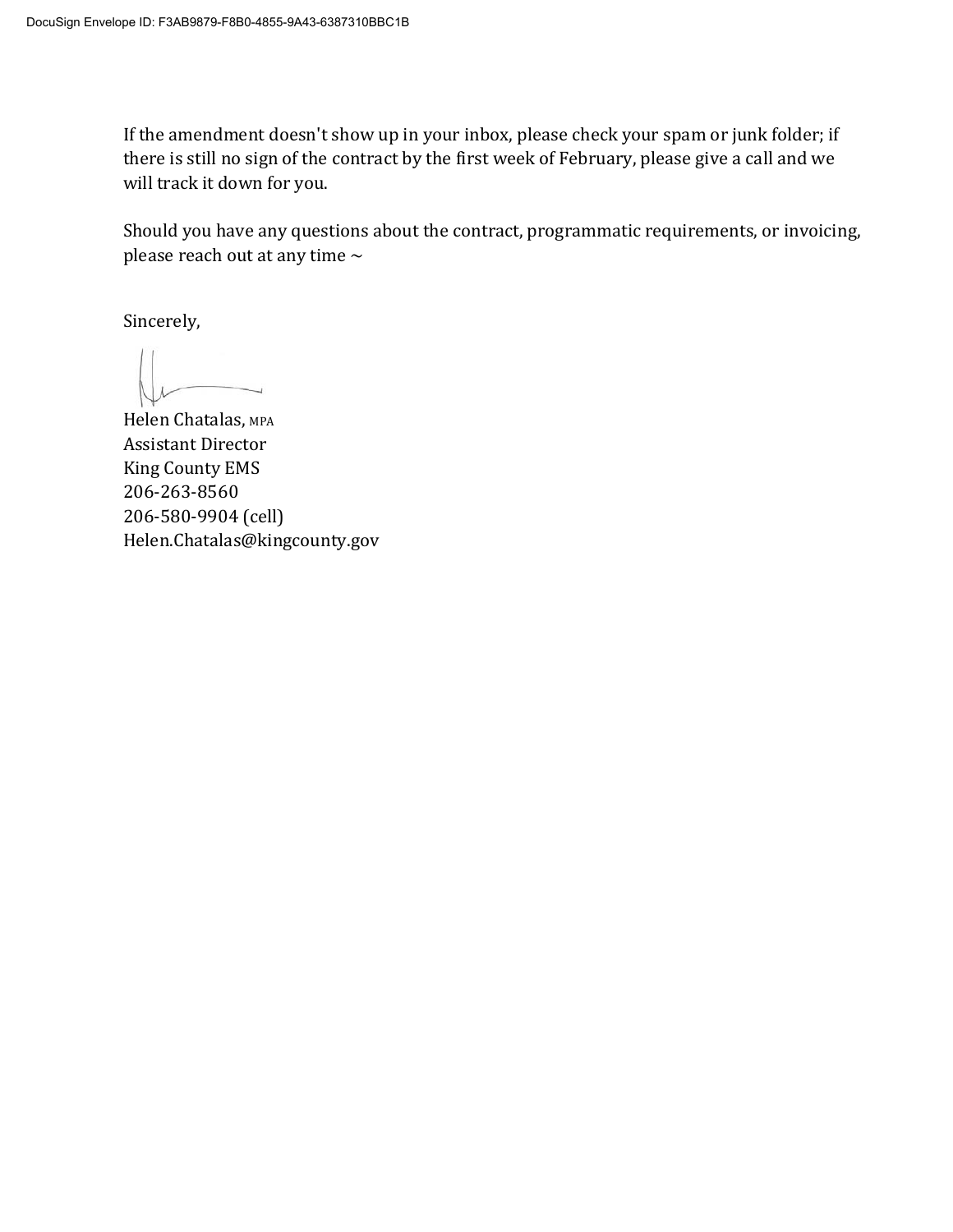# **BLS FUNDING BLS BASIC ALLOCATION**

The **BLS Basic Allocation** was developed as a way to recognize and support BLS for its significant contribution to the success of the EMS system.

- The allocation is used to help offset costs of providing EMS services. Agencies use the allocation to pay for a variety of EMS-specific (per RCW 84.52.069) items including personnel, equipment and supplies.
- The funding is a reimbursement, meaning the agency invoices the EMS Division for repayment up to the amount available/spent that year.
- Agency funding levels are determined using a formula based 50% on Assessed Valuation (AV) and 50% on call volumes.
- Agencies can invoice the full amount after costs are incurred. For example, an agency that expends an amount equivalent to their total allocation on BLS activities in the first quarter could invoice the full amount in a Q1 invoice.
- Agencies must submit the Basic Allocation expenditure invoice for reimbursement.

**If you have any questions about the BLS Basic Allocation**, please contact Helen Chatalas at 206-263-8560 or Helen.Chatalas@kingcountygov.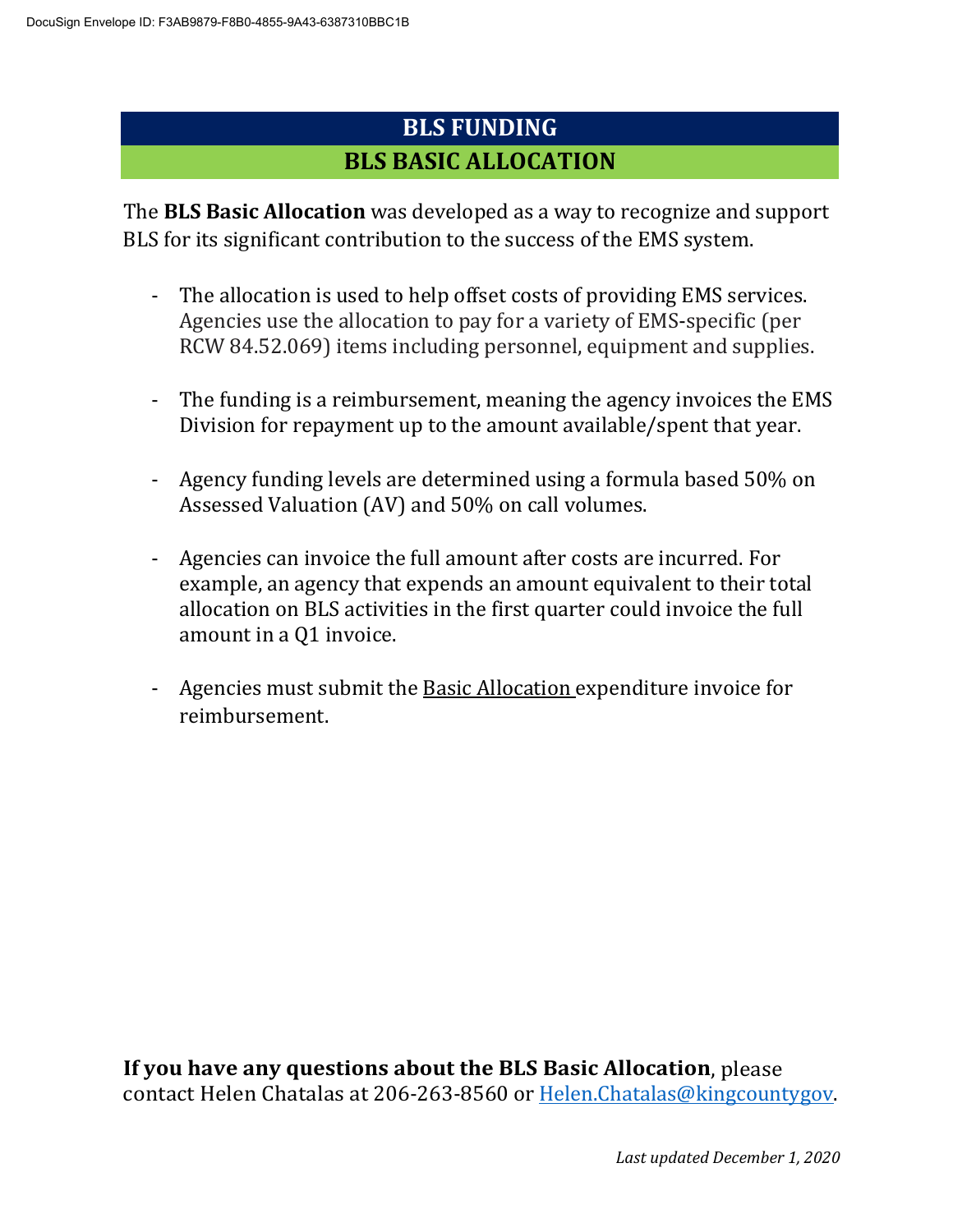#### **EXHIBIT B1**

| Public Health<br>Seattle & King County          | ALL FIELDS MUST BE COMPLETED FOR PROMPT PAYMENT PROCESSING<br>King County Accounts Payable Information |  |  |  |  |
|-------------------------------------------------|--------------------------------------------------------------------------------------------------------|--|--|--|--|
| <b>2021 BLS Invoice - Basic Allocation</b>      | Purchase Order #<br><b>Supplier Name</b>                                                               |  |  |  |  |
| <b>Contract Number:</b>                         | Supplier #                                                                                             |  |  |  |  |
| Exhibit: B1 - 2021 BLS Basic Allocation Invoice | Supplier Pay Site                                                                                      |  |  |  |  |
| <b>Contract Period of Performance: 2021</b>     | <b>Remit to Address</b>                                                                                |  |  |  |  |
|                                                 | Reg # and Receipt #                                                                                    |  |  |  |  |
| <b>Agency Name:</b>                             | <b>Invoice Date</b>                                                                                    |  |  |  |  |
| Address:                                        | Invoice #                                                                                              |  |  |  |  |
|                                                 | Amount to be Paid                                                                                      |  |  |  |  |
| <b>Contact Person:</b>                          | Note to AP                                                                                             |  |  |  |  |
| Phone:                                          | Payment Type (Circle One)<br><b>CHECK</b><br><sub>or</sub>                                             |  |  |  |  |
| email:                                          | Print on Remittance                                                                                    |  |  |  |  |

mary.won@kingcounty.gov **Start End** *Please submit signed hardcopy invoice or PDF to: Emergency Medical Services Division Attn: Mary Won 401 5th Ave., Suite 1200* Seattle, WA 98104

**of:**

ress pt # )ate ce # Paid AP د ype (Circle One) nce PH Program name & phone CHECK or ACH

**Date Date Invoice for services rendered under this contract for the period** 

|                                                       |               |                                | MM/DD/YY       |                 |                 |                |             |                                  |
|-------------------------------------------------------|---------------|--------------------------------|----------------|-----------------|-----------------|----------------|-------------|----------------------------------|
| Project                                               | Organization  | <b>Expend Acct</b>             | Task           | Award           | <b>DPH Acct</b> | <b>CPA</b>     | <b>CFDA</b> | Amount                           |
| 1045572                                               | 830000        | 53180                          | 002            | 101752          |                 |                |             |                                  |
|                                                       |               |                                |                |                 |                 |                |             | Attach sheet for multiple POETAs |
| <b>OPERATIONAL FUNDS</b>                              | 2020          |                                | <b>Invoice</b> | <b>Previous</b> |                 | <b>Expense</b> |             | <b>Budget</b>                    |
|                                                       | <b>Budget</b> |                                | Amount         | <b>Total</b>    |                 | <b>To Date</b> |             | Remaining                        |
| <b>Salaries &amp; Benefits</b><br><b>EMT Salaries</b> |               |                                |                |                 |                 |                |             |                                  |
| <b>Other Salaries</b>                                 |               |                                |                |                 |                 |                |             |                                  |
| Overtime                                              |               |                                |                |                 |                 |                |             |                                  |
| <b>Employee Benefits</b>                              |               |                                |                |                 |                 |                |             |                                  |
| Subtotal Salaries                                     | <sub>S</sub>  |                                |                |                 |                 |                |             |                                  |
| Subtotal Employee Benefits:                           | \$            |                                |                |                 |                 |                |             |                                  |
| Subtotal Employee Salaries & Benefits: S              |               | \$<br>$\overline{\phantom{a}}$ |                | \$              | $\blacksquare$  | Ś              | \$          |                                  |
| <b>Other Costs:</b>                                   |               |                                |                |                 |                 |                |             |                                  |
| Medical Supplies & Equipment                          | Ś             |                                |                |                 |                 |                |             |                                  |
| Office & Computer Supplies & Equipment                |               |                                |                |                 |                 |                |             |                                  |
| Uniforms, Fire & Safety Supplies                      |               |                                |                |                 |                 |                |             |                                  |
| Dispatch                                              |               |                                |                |                 |                 |                |             |                                  |
| Communications                                        |               |                                |                |                 |                 |                |             |                                  |
| <b>Vehicle Maintenance</b>                            |               |                                |                |                 |                 |                |             |                                  |
| <b>Facility Costs</b>                                 |               |                                |                |                 |                 |                |             |                                  |
| Training                                              |               |                                |                |                 |                 |                |             |                                  |
| Misc.                                                 |               |                                |                |                 |                 |                |             |                                  |
| Subtotal Other Costs: \$                              |               | \$                             |                | \$              | Ξ               | \$             | \$          |                                  |
|                                                       |               |                                |                |                 |                 |                |             |                                  |
| 2021 BLS Grand Total                                  |               | ς                              |                |                 |                 |                |             |                                  |

I, the undersigned, do hereby certify under the laws of the State of Washington penalty of perjury, that this is a true and correct claim for reimbursement services rendered. I understand that any false claims, statements, documents, or concealment of material fact may be prosecuted under applicable Federal and State laws. This certification includes any attachments which serve as supporting documentation to this reimbursement request.

| Signed            | Date |                  |  | PH Program Manager Approval | Date             |                    |  |
|-------------------|------|------------------|--|-----------------------------|------------------|--------------------|--|
| <b>Print Name</b> |      |                  |  | For Public Health Use Only  |                  |                    |  |
|                   |      | Received Entered |  | CM/PM Review                | <b>FM Review</b> | Official Copy Rcvd |  |
|                   | Date |                  |  |                             |                  |                    |  |

Initial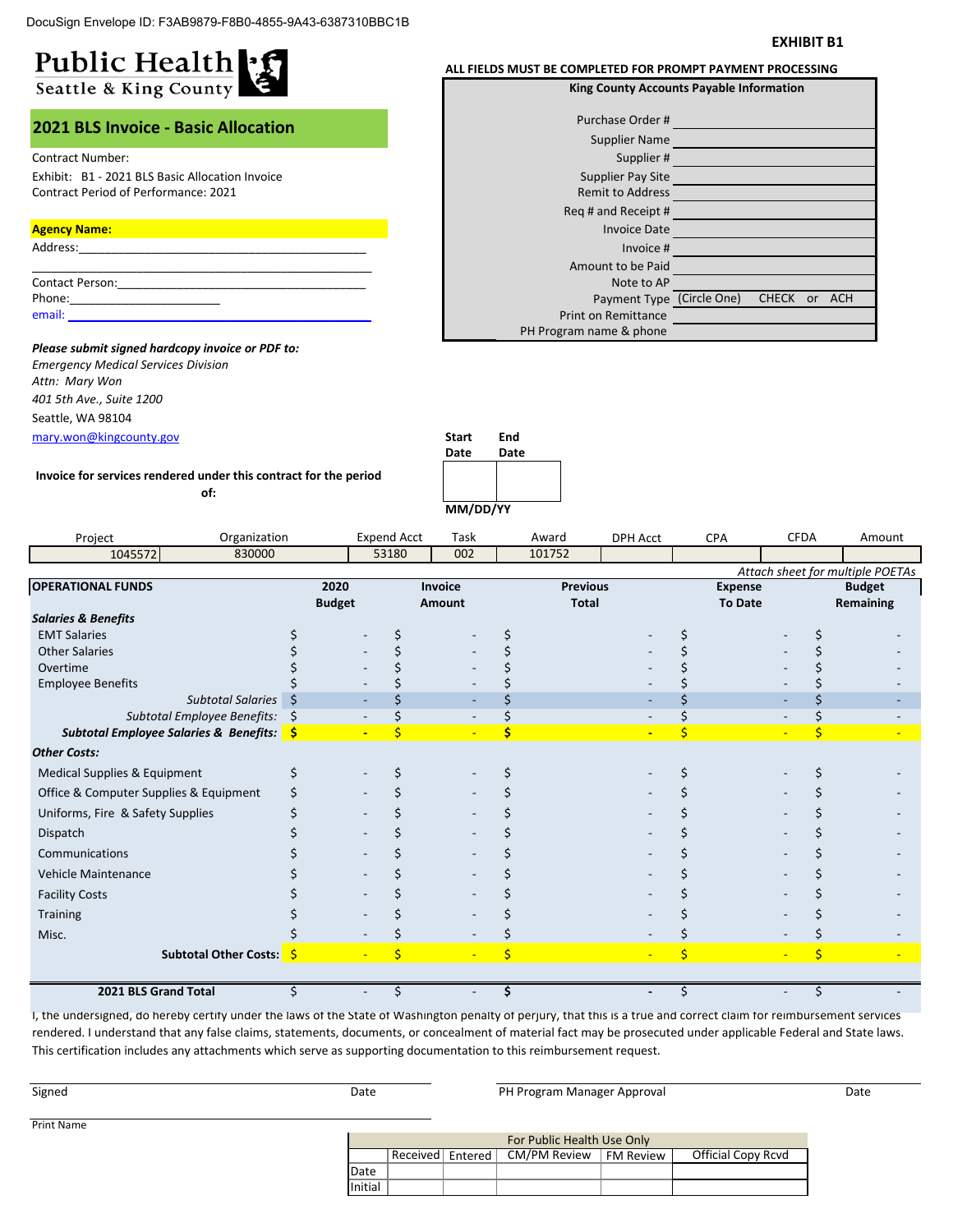# **BLS FUNDING BLS CORE SERVICES**

The **BLS Core Services Program** provides funding to help cover unanticipated costs that can't be accommodated within an agency's current budget. This money is in excess of agencies' normal BLS allocation.

- Funds may be used for expenditures related to operations, capacity and/or equipment that are incurred outside standard or planned operations.
- For the 2020-2025 levy span, agencies may "save up" and carryforward previous years' funding to pay for larger purchases.
- Agencies email the EMS Division outlining how it plans to use the funds; the EMS Division will respond to the agency within a week to confirm the proposed usage meets the program's intent.
- Funding is divided among fire agencies using the current BLS allocation methodology (50% based on assessed valuation and 50% based on call volume).
- Like the BLS allocation, agencies are reimbursed for their expenses, and must submit a complete and accurate BLS Core Services expenditure invoice.

**If you have any questions about the BLS Core Services program**, please contact Helen Chatalas at 206-263-8560 or Helen.Chatalas@kingcountygov.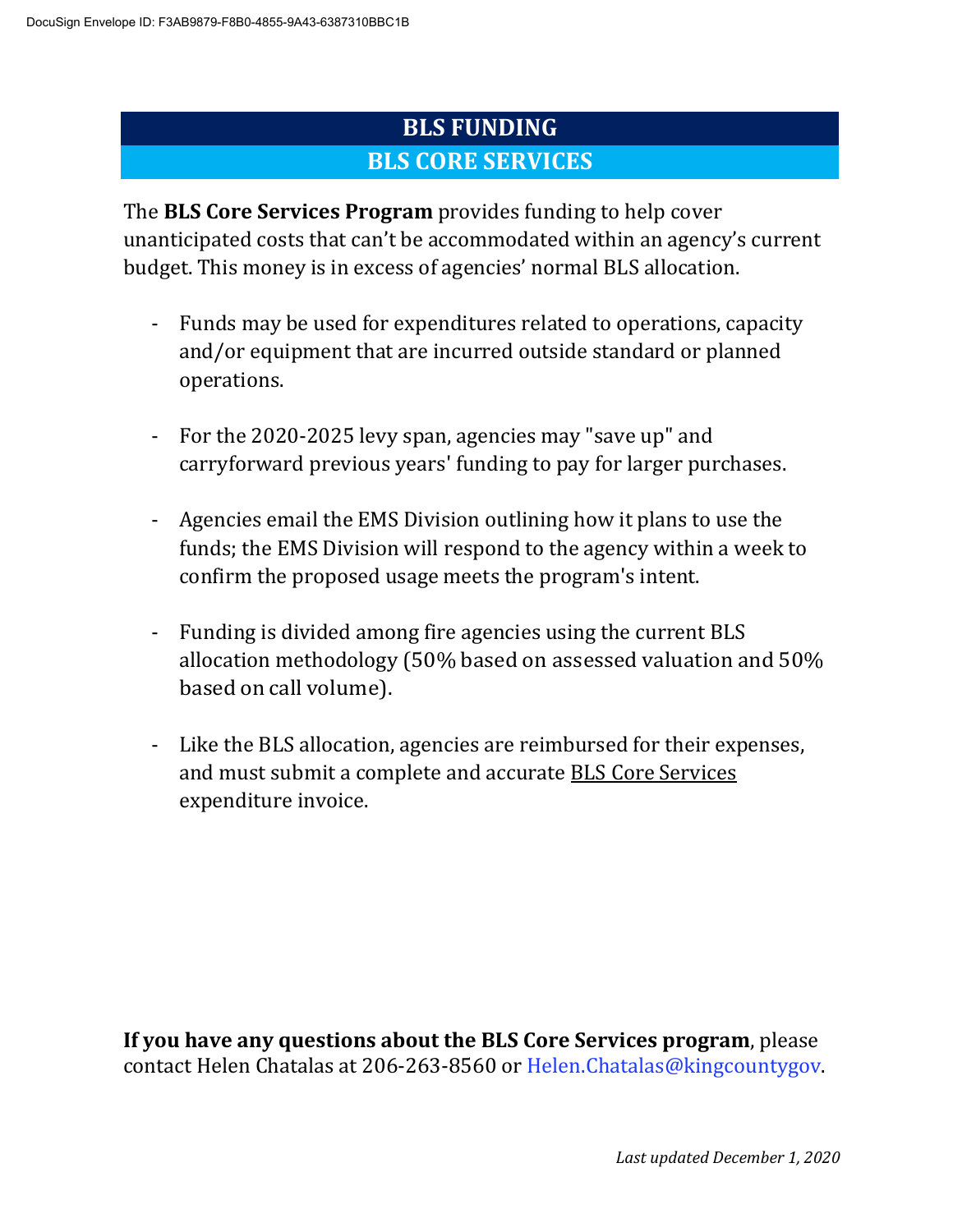### **EXHIBIT B2**

# Public Health - 5

### **2021 BLS Invoice - BLS Core Services**

### Contract Number:

Exhibit: B2 - BLS Core Services Invoice Contract Period of Performance: 2021

#### **Agency Name:**

| Address:        |  |
|-----------------|--|
|                 |  |
| Contact Person: |  |
| Phone:          |  |
| email:          |  |

mary.won@kingcounty.gov **Start End** *Please submit signed hardcopy invoice or PDF to: Emergency Medical Services Division Attn: Mary Won 401 5th Ave., Suite 1200* Seattle, WA 98104

**Invoice for services rendered under this contract for the period** 

#### **of:**



|                                        |                |                    |                          |     |                                 | <b>DPH</b>     |    |                                  |                |                    |                                  |
|----------------------------------------|----------------|--------------------|--------------------------|-----|---------------------------------|----------------|----|----------------------------------|----------------|--------------------|----------------------------------|
| Organization<br>Project                |                | <b>Expend Acct</b> | Task                     |     | Award                           | Acct           |    | <b>CPA</b>                       | <b>CFDA</b>    |                    | Amount                           |
| 1127515<br>830000                      |                | 53180              |                          |     | 101752                          |                |    |                                  |                |                    | Ś.                               |
|                                        |                |                    |                          |     |                                 |                |    |                                  |                |                    | Attach sheet for multiple POETAs |
| <b>OPERATIONAL FUNDS</b>               | 2019           |                    | <b>Invoice</b>           |     | <b>Previous</b><br><b>Total</b> |                |    | <b>Expense</b><br><b>To Date</b> |                |                    | <b>Budget</b>                    |
| <b>Operations</b>                      | <b>Budget</b>  |                    | Amount                   |     |                                 |                |    |                                  |                |                    | Remaining                        |
| Dispatch/Communications                |                | \$                 |                          |     |                                 |                | \$ |                                  |                | \$                 |                                  |
| <b>EMS Student Training</b>            |                | Ś                  |                          |     |                                 |                | \$ |                                  |                |                    |                                  |
| <b>Operational Supplies</b>            |                |                    |                          |     |                                 |                |    |                                  |                |                    |                                  |
| <b>Other Unplanned Expense</b>         |                |                    |                          |     |                                 |                |    |                                  |                |                    |                                  |
| <b>Subtotal Operations</b>             | \$             | Ś                  |                          | \$  |                                 |                | Ś  |                                  |                | \$                 |                                  |
| Capacity                               |                |                    |                          |     |                                 |                |    |                                  |                |                    |                                  |
| <b>Facilities</b>                      |                | Ś                  |                          | \$  |                                 |                | \$ |                                  |                | \$                 |                                  |
| Call Valume/Utiliation                 |                | Ś                  |                          |     |                                 |                | \$ |                                  |                |                    |                                  |
| Expanded Capacity to meet added demand |                | \$                 |                          |     |                                 |                | \$ |                                  |                |                    |                                  |
| <b>Unplanned Event</b>                 |                | Ś                  |                          |     |                                 |                | \$ |                                  |                |                    |                                  |
| <b>Aid Car Hours</b>                   |                | Ś                  |                          |     |                                 |                | \$ |                                  |                |                    |                                  |
| Consumable Supplies                    |                | \$                 |                          |     |                                 |                | \$ |                                  |                |                    |                                  |
| <b>Other Unplanned Expense</b>         |                | Ś                  |                          | \$  |                                 |                | \$ |                                  |                |                    |                                  |
| <b>Subtotal Capacity</b>               | \$             | \$                 | $\overline{\phantom{a}}$ | \$  |                                 |                | Ś  |                                  |                | $\mathsf{\dot{S}}$ |                                  |
| <b>Equipment</b>                       |                |                    |                          |     |                                 |                |    |                                  |                |                    |                                  |
| Vehicle                                |                | \$                 |                          | \$  |                                 |                | \$ |                                  |                | \$                 |                                  |
| Communications                         |                | Ś                  |                          |     |                                 |                | \$ |                                  |                |                    |                                  |
| Medical & Other                        |                |                    |                          |     |                                 |                | \$ |                                  |                |                    |                                  |
| Stretchers                             |                | Ś                  |                          |     |                                 |                | \$ |                                  |                |                    |                                  |
| Other                                  |                | \$                 |                          |     |                                 |                | \$ |                                  |                | \$                 |                                  |
| <b>Subtotal Equipment</b>              | \$             | \$                 | $\overline{\phantom{a}}$ | \$  |                                 |                | \$ |                                  |                | \$                 |                                  |
|                                        |                |                    |                          |     |                                 |                |    |                                  |                |                    |                                  |
| 2021 BLS Core Grand Total              | \$<br>$\equiv$ | \$                 | $\blacksquare$           | \$. |                                 | $\blacksquare$ | \$ |                                  | $\blacksquare$ | \$.                |                                  |

### **ALL FIELDS MUST BE COMPLETED FOR PROMPT PAYMENT PROCESSING**

| <b>King County Accounts Payable Information</b> |  |              |    |            |  |  |
|-------------------------------------------------|--|--------------|----|------------|--|--|
| Purchase Order #                                |  |              |    |            |  |  |
| Supplier Name                                   |  |              |    |            |  |  |
| Supplier#                                       |  |              |    |            |  |  |
| Supplier Pay Site                               |  |              |    |            |  |  |
| <b>Remit to Address</b>                         |  |              |    |            |  |  |
| Reg # and Receipt #                             |  |              |    |            |  |  |
| <b>Invoice Date</b>                             |  |              |    |            |  |  |
| Invoice #                                       |  |              |    |            |  |  |
| Amount to be Paid                               |  |              |    |            |  |  |
| Note to AP                                      |  |              |    |            |  |  |
| Payment Type (Circle One)                       |  | <b>CHECK</b> | or | <b>ACH</b> |  |  |
| <b>Print on Remittance</b>                      |  |              |    |            |  |  |
| PH Program name & phone                         |  |              |    |            |  |  |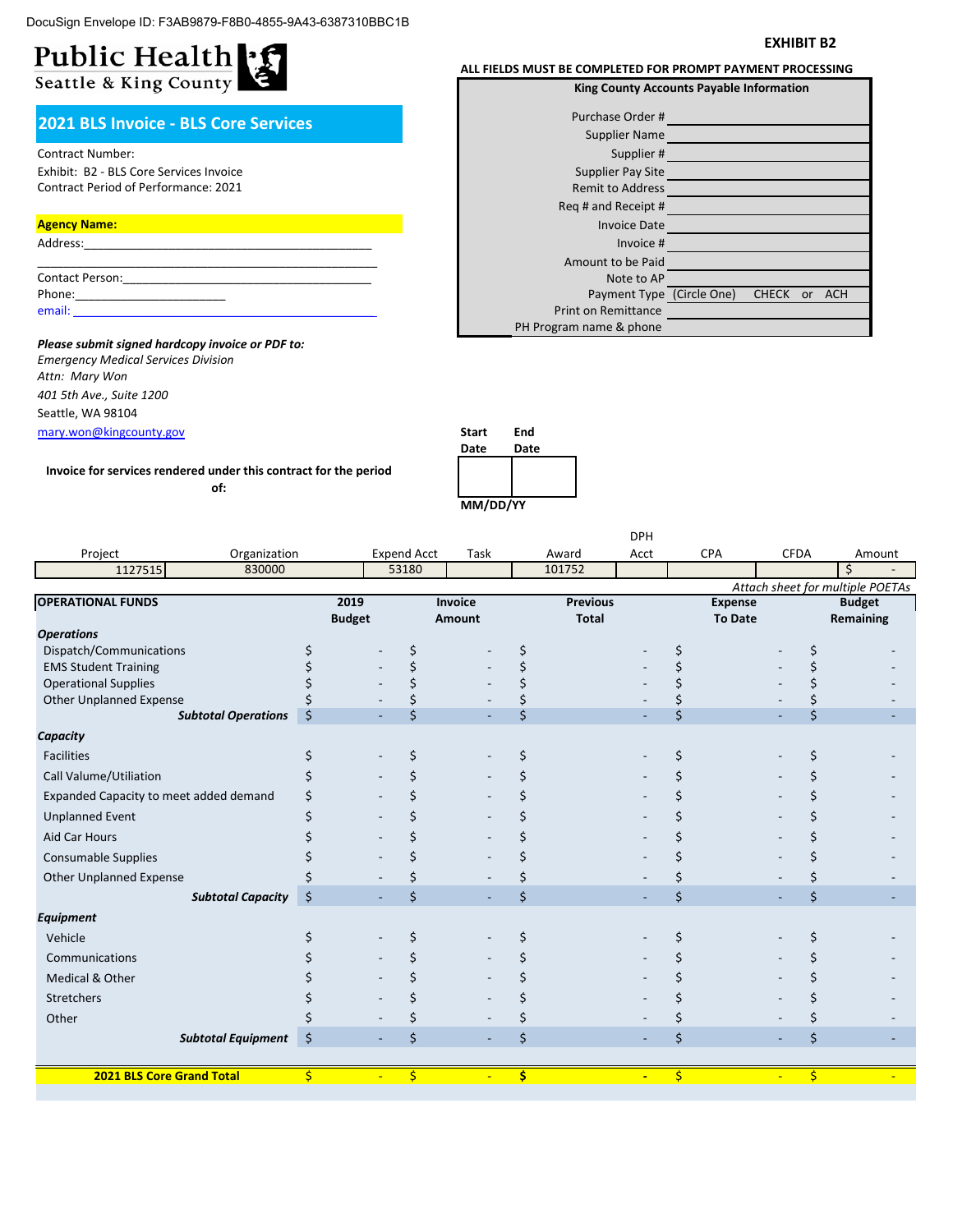I, the undersigned, do hereby certify under the laws of the State of Washington penalty of perjury, that this is a true and correct claim for reimbursement services rendered. I understand that any false claims, statements, documents, or concealment of material fact may be prosecuted under applicable Federal and State laws. This certification includes any attachments which serve as supporting documentation to this reimbursement request.

Signed **Example 2018** Date **Date Date PH Program Manager Approval** Date Date

Print Name

| For Public Health Use Only |                    |  |                       |  |                           |  |  |  |
|----------------------------|--------------------|--|-----------------------|--|---------------------------|--|--|--|
|                            | Received Entered L |  | CM/PM Review M Review |  | <b>Official Copy Rcvd</b> |  |  |  |
| Date                       |                    |  |                       |  |                           |  |  |  |
| Initial                    |                    |  |                       |  |                           |  |  |  |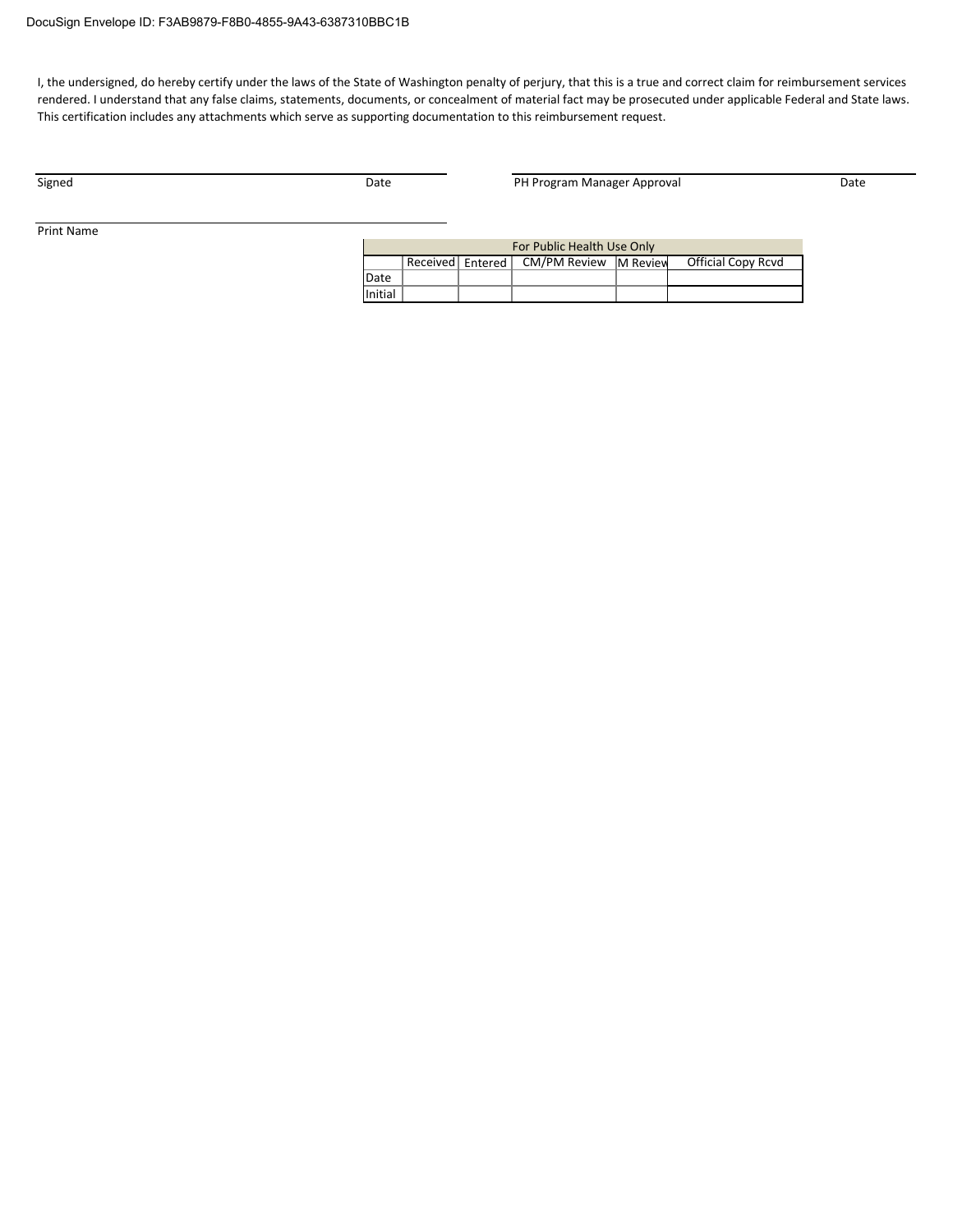## **BLS FUNDING**

## **RUN REVIEW - BLS TRAINING & QI INITIATIVE**

The **Run Review** facet of the BLS Training and QI Initiative examines EMT medical performance, decision making, and understanding of current education concepts.

- BLS agencies receive resources to conduct a "minimum level" of standard patient care record review (run review) and related EMT training.
- Each agency receives \$5,000 from the total allocation, and remaining funds are then distributed based on percentage of call volume.
- The EMS Division and its regional partners collaboratively identify "minimum standard level" on an annual basis. The expected level or focus includes both clinical and administrative review.
- Paramedics and certified CBT instructors conduct Run Review, and provide feedback EMT(s) within 14 days of the call.
- Agencies provide subsequent training consisting of at least conducting one training class per agency per quarter.
- Agencies will receive their allocations based on completing the scope of work and submitting an invoice that reflects the work.

**If you have any questions about the BLS Training & QI Initiative,** please contact Helen Chatalas at 206-263-8560 or Helen.Chatalas@kingcountygov.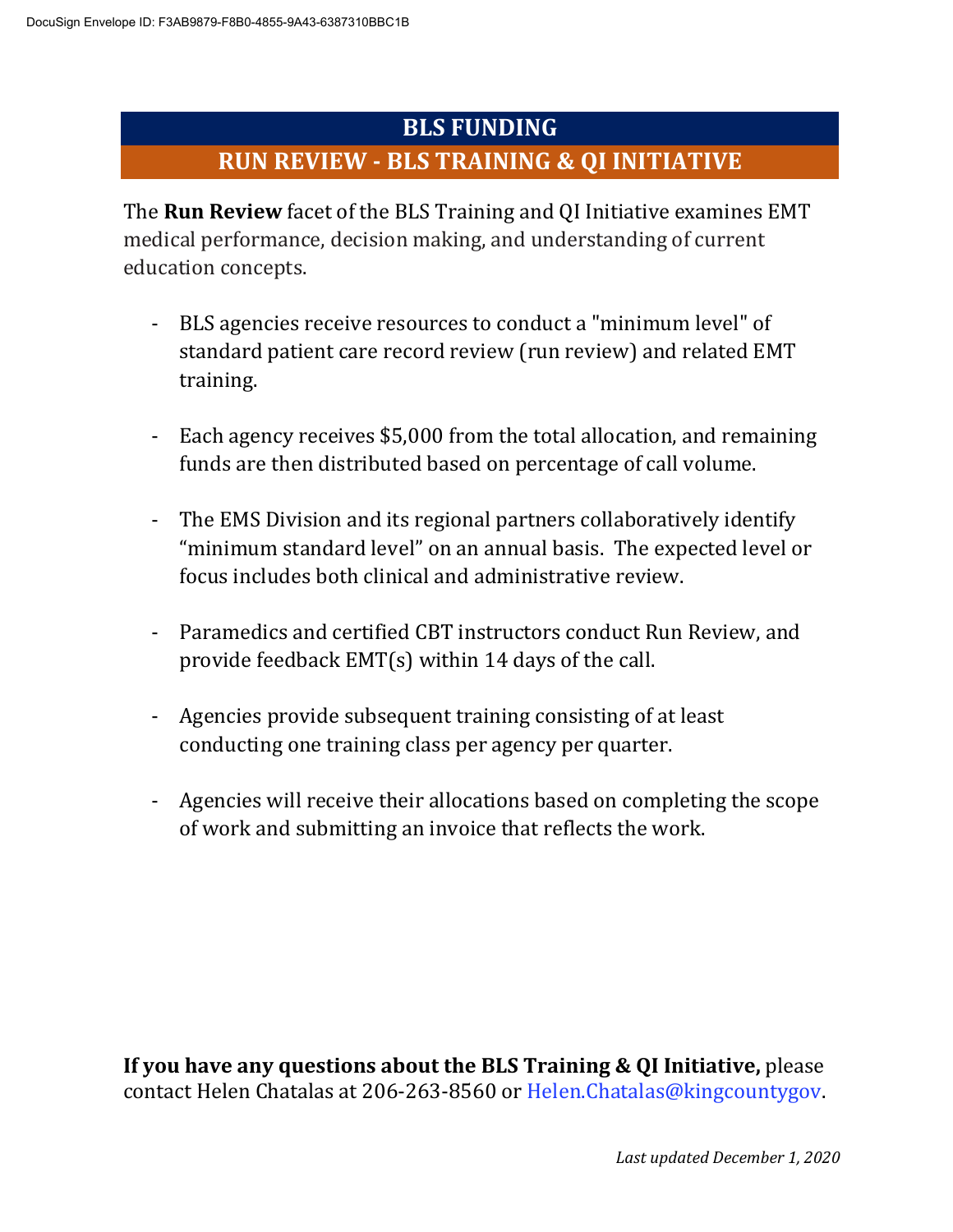DocuSign Envelope ID: F3AB9879-F8B0-4855-9A43-6387310BBC1B

#### Public Health : f **EXHIBIT B3** Seattle & King County **ALL FIELDS MUST BE COMPLETED FOR PROMPT PAYMENT PROCESSING King County Accounts Payable Information** Purchase Order # **2021 BLS Invoice - Run Review** Supplier Name **BLS Training & QI Initiative**  Supplier # **Contract Number:** Supplier Pay Site Exhibit: B3 - BLS Training and QI Program Invoice **Remit to Address** Remit to Address Contract Period of Performance: 2021 **Agency Name: \_\_\_\_\_\_\_\_\_\_\_\_\_\_\_\_\_\_\_\_\_\_\_\_\_\_\_** Invoice Date Address: Invoice # Amount to be Paid \_\_\_\_\_\_\_\_\_\_\_\_\_\_\_\_\_\_\_\_\_\_\_\_\_\_\_\_\_\_\_\_\_\_\_\_\_ Contact: \_\_\_\_\_\_\_\_\_\_\_\_\_\_\_\_\_\_\_\_\_\_\_\_\_\_\_\_\_ Note to AP Phone #: Payment Type (Circle One) CHECK or ACH email: Print on Remittance PH Program name & phone *Please submit signed hardcopy invoice or PDF to:* Emergency Medical Services Division Attn: Helen Chatalas 401 5th Ave., Suite 1200 Seattle, WA 98104 helen.chatalas@kingcounty.gov **Start End Date Date Invoice for services rendered under this contract for the period of: MM/DD/YY** Project Crganization Expend Acct Task Award DPH Acct CPA Expend Acct Task Award Task CFDA Amount 1138795 830000 53180 100 101752 *Attach sheet for multiple POETAs* **Direct Costs Budget Current Previous Billed Balance Expense to Date** Run Reviews and Training  $\begin{array}{ccc} 5 & -5 \end{array}$   $\begin{array}{ccc} -5 & -5 \end{array}$ \$ - I, the undersigned, do hereby certify under the laws of the State of Washington penalty of perjury, that this is a true and correct claim for reimbursement services rendered. I understand that any false claims, statements, documents, or concealment of material fact may be prosecuted under applicable Federal and State laws. This certification includes any attachments which serve as supporting documentation to this reimbursement request.

Signed **Signed Example 2** Date **Date Construction PH Program Manager Approval Date Date** Date

Print Name

| For Public Health Use Only |          |         |              |                  |                    |  |  |  |  |
|----------------------------|----------|---------|--------------|------------------|--------------------|--|--|--|--|
|                            | Received | Entered | CM/PM Review | <b>FM Review</b> | Official Copy Rcvd |  |  |  |  |
| Date                       |          |         |              |                  |                    |  |  |  |  |
| Initial                    |          |         |              |                  |                    |  |  |  |  |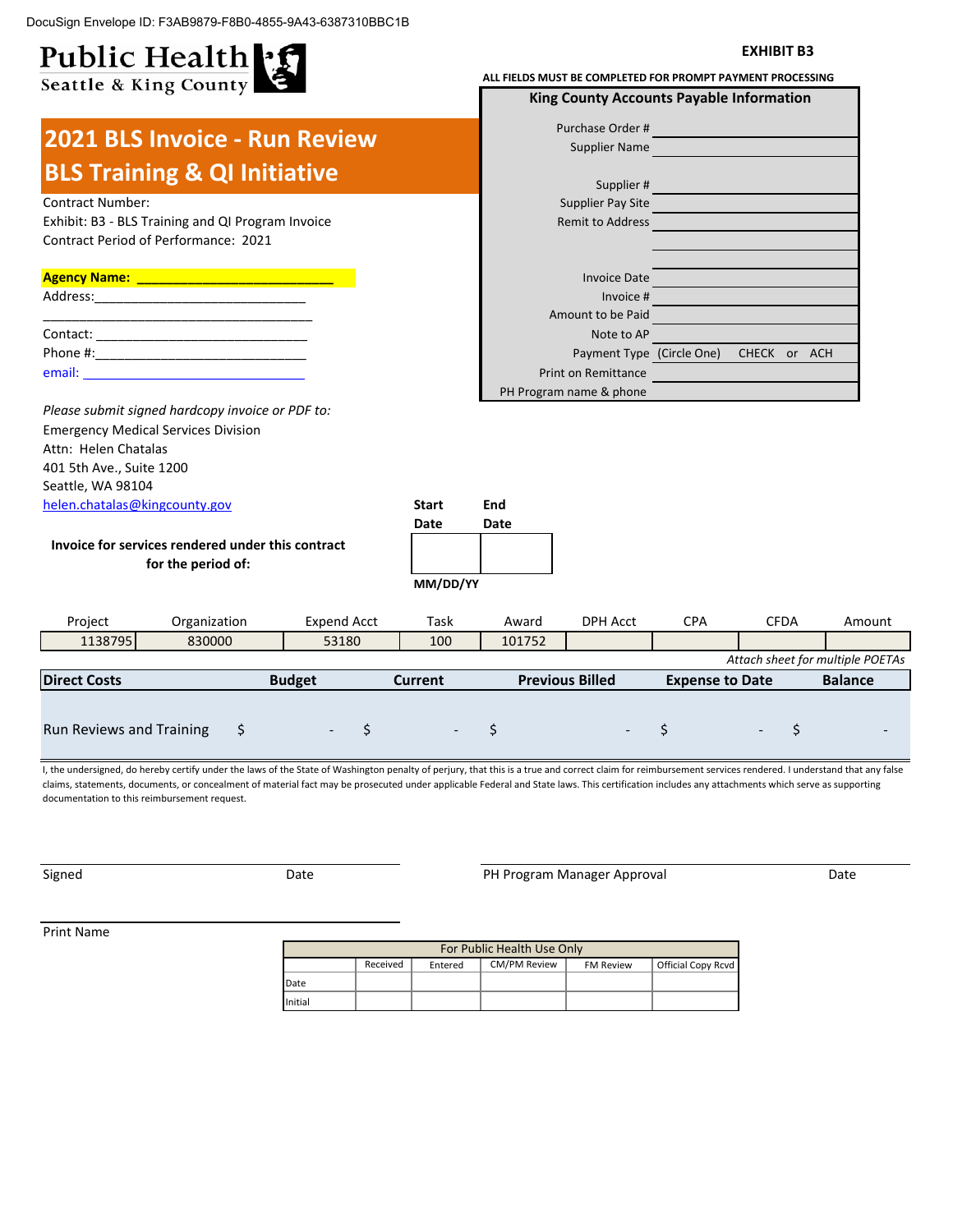# Public Health .f Seattle & King County

## **2021 BLS - BLS QI & Training RUN REVIEW Report**

**1st Quarter Run Review Report**

Agency Name:

| <b>RUN REVIEW</b> (Attach Report at Group & Topic Level)                    | # reviewed   |             |
|-----------------------------------------------------------------------------|--------------|-------------|
| Records reviewed for completeness & accuracy (Recorded times; response      |              |             |
| times; vitals; CPR data; data timeliness)                                   |              |             |
| Records to be reviewed for clinical indicators                              |              |             |
| ALS Indicators (Cardiac Arrest; STEMI; Stroke; Trauma)                      |              |             |
| BLS-specific types of cases (Anaphylaxis; Stroke; Respiratory Distress; ALS |              |             |
| Request from scene (type of transport); Left at Scene                       |              |             |
|                                                                             |              | # meeting   |
| Requirements                                                                | # of records | requirement |
| Review/comment to EMT within 14 days                                        |              |             |
| Conduct one training class per shift/ grouping per quarter                  |              |             |
| Average review/comment days                                                 |              |             |

### **TRAININGS (Date/Topic/Instructor)**

| <b>Dates</b>           | <b>Description</b>                                                              | <b>Instructor</b> |
|------------------------|---------------------------------------------------------------------------------|-------------------|
| Jan 10, 11, 15, 17, 20 | High performance CPR with emphasis on xxxx based on observation of xxx and xxxx | Instructor A      |
| Feb 5, x, x, x,        | LAMB codes with emphasis on xxxx based on observation of xxx                    | Instructor B      |
| Feb 15, x, x, x,       | xxxxx with emphasis on xxxx based on observation of xxx                         | Instructor A      |
| March 5, x, x, x,      | xxxxx with emphasis on xxxx based on observation of xxx                         | Instructor B      |

### **Run Review**

What trends did you notice during your reviews?

Clinical:

Administrative:

ESO-related:

What were your areas of achievement?

Clinical:

Administrative:

ESO-related:

Where is there room for improvement?

Clinical: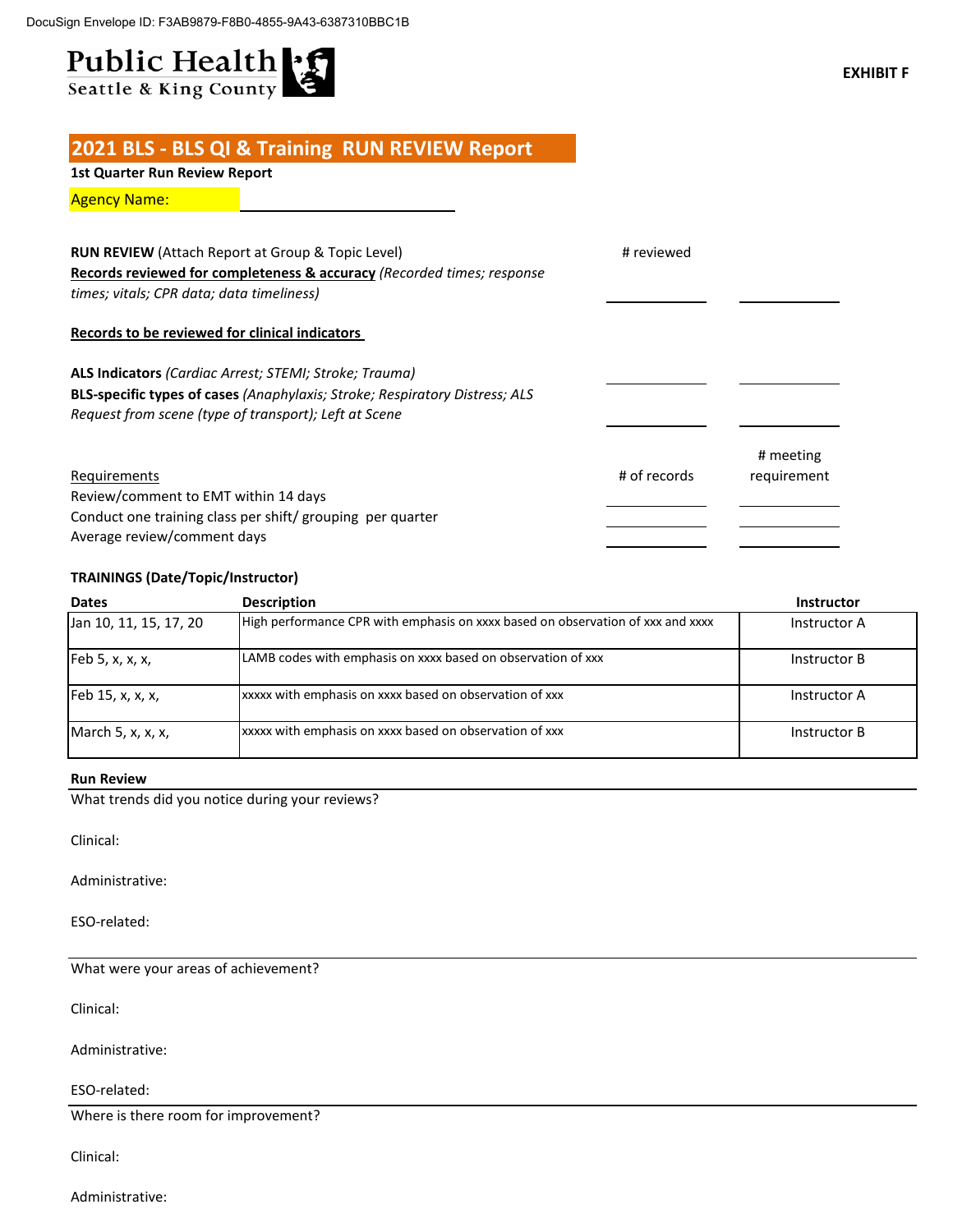# Public Health .f Seattle & King County

## **2021 BLS - BLS QI & Training RUN REVIEW Report**

## **2nd Quarter Run Review Report**

Agency Name:

| <b>RUN REVIEW</b> (Attach Report at Group & Topic Level)                                  | # reviewed   |             |
|-------------------------------------------------------------------------------------------|--------------|-------------|
| Records reviewed for completeness & accuracy (Recorded times; response                    |              |             |
| times; vitals; CPR data; data timeliness)                                                 |              |             |
| Records to be reviewed for clinical indicators                                            |              |             |
| ALS Indicators (Cardiac Arrest; STEMI; Stroke; Trauma)                                    |              |             |
| BLS-specific types of cases (Anaphylaxis; Stroke; Respiratory Distress; ALS               |              |             |
| Request from scene (type of transport); Left at Scene                                     |              |             |
|                                                                                           |              | # meeting   |
| Requirements                                                                              | # of records | requirement |
| Review/comment to EMT within 14 days                                                      |              |             |
| Conduct one training class per shift/ grouping per quarter<br>Average review/comment days |              |             |
|                                                                                           |              |             |

### **TRAININGS (Date/Topic/Instructor)**

| <b>Dates</b>             | <b>Description</b>                                                              | <b>Instructor</b> |
|--------------------------|---------------------------------------------------------------------------------|-------------------|
| April 10, 11, 15, 17, 20 | High performance CPR with emphasis on xxxx based on observation of xxx and xxxx | Instructor A      |
| May 5, x, x, x,          | LAMB codes with emphasis on xxxx based on observation of xxx                    | Instructor B      |
| May 15, x, x, x,         | xxxxx with emphasis on xxxx based on observation of xxx                         | Instructor A      |
| June 5, x, x, x,         | xxxxx with emphasis on xxxx based on observation of xxx                         | Instructor B      |

### **Run Review**

What trends did you notice during your reviews?

Clinical:

Administrative:

ESO-related:

What were your areas of achievement?

Clinical:

Administrative:

ESO-related:

Where is there room for improvement?

Clinical: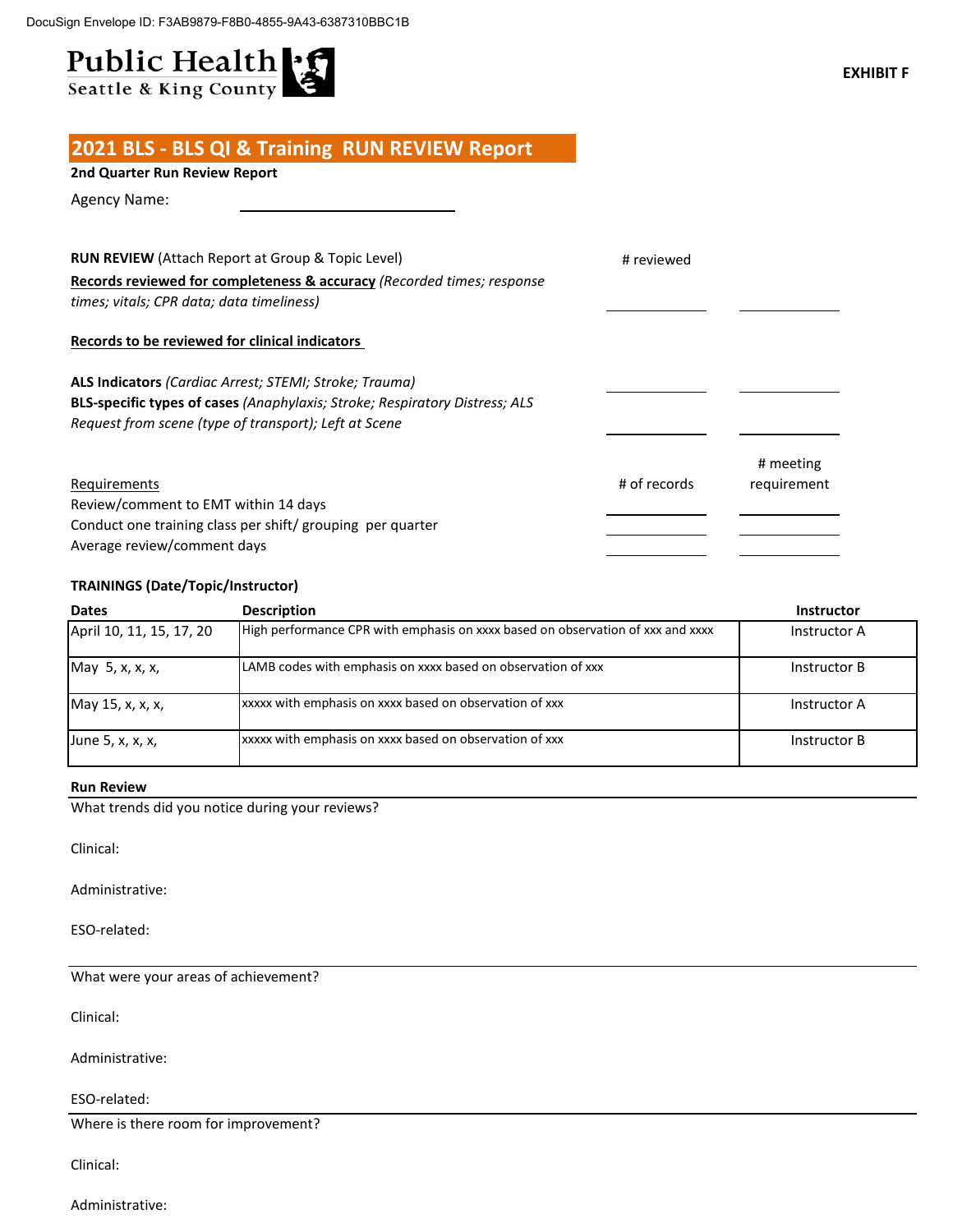# Public Health - 5

## **2021 BLS - BLS QI & Training RUN REVIEW Report**

### **3rd Quarter Run Review Report**

Agency Name:

| <b>RUN REVIEW</b> (Attach Report at Group & Topic Level)<br><b>Records reviewed for completeness &amp; accuracy (Recorded times; response</b><br>times; vitals; CPR data; data timeliness)            | # reviewed   |                          |
|-------------------------------------------------------------------------------------------------------------------------------------------------------------------------------------------------------|--------------|--------------------------|
| Records to be reviewed for clinical indicators                                                                                                                                                        |              |                          |
| ALS Indicators (Cardiac Arrest; STEMI; Stroke; Trauma)<br><b>BLS-specific types of cases (Anaphylaxis; Stroke; Respiratory Distress; ALS</b><br>Request from scene (type of transport); Left at Scene |              |                          |
| Requirements<br>Review/comment to EMT within 14 days<br>Conduct one training class per shift/ grouping per quarter<br>Average review/comment days                                                     | # of records | # meeting<br>requirement |

### **TRAININGS (Date/Topic/Instructor)**

| <b>Dates</b>            | <b>Description</b>                                                              | <b>Instructor</b> |
|-------------------------|---------------------------------------------------------------------------------|-------------------|
| June 10, 11, 15, 17, 20 | High performance CPR with emphasis on xxxx based on observation of xxx and xxxx | Instructor A      |
| July 15, x, x, x,       | LAMB codes with emphasis on xxxx based on observation of xxx                    | Instructor B      |
| July 15, x, x, x,       | xxxxx with emphasis on xxxx based on observation of xxx                         | Instructor A      |
| August 5, x, x, x,      | xxxxx with emphasis on xxxx based on observation of xxx                         | Instructor B      |

### **Run Review**

What trends did you notice during your reviews?

Clinical:

Administrative:

ESO-related:

What were your areas of achievement?

Clinical:

Administrative:

ESO-related:

Where is there room for improvement?

Clinical: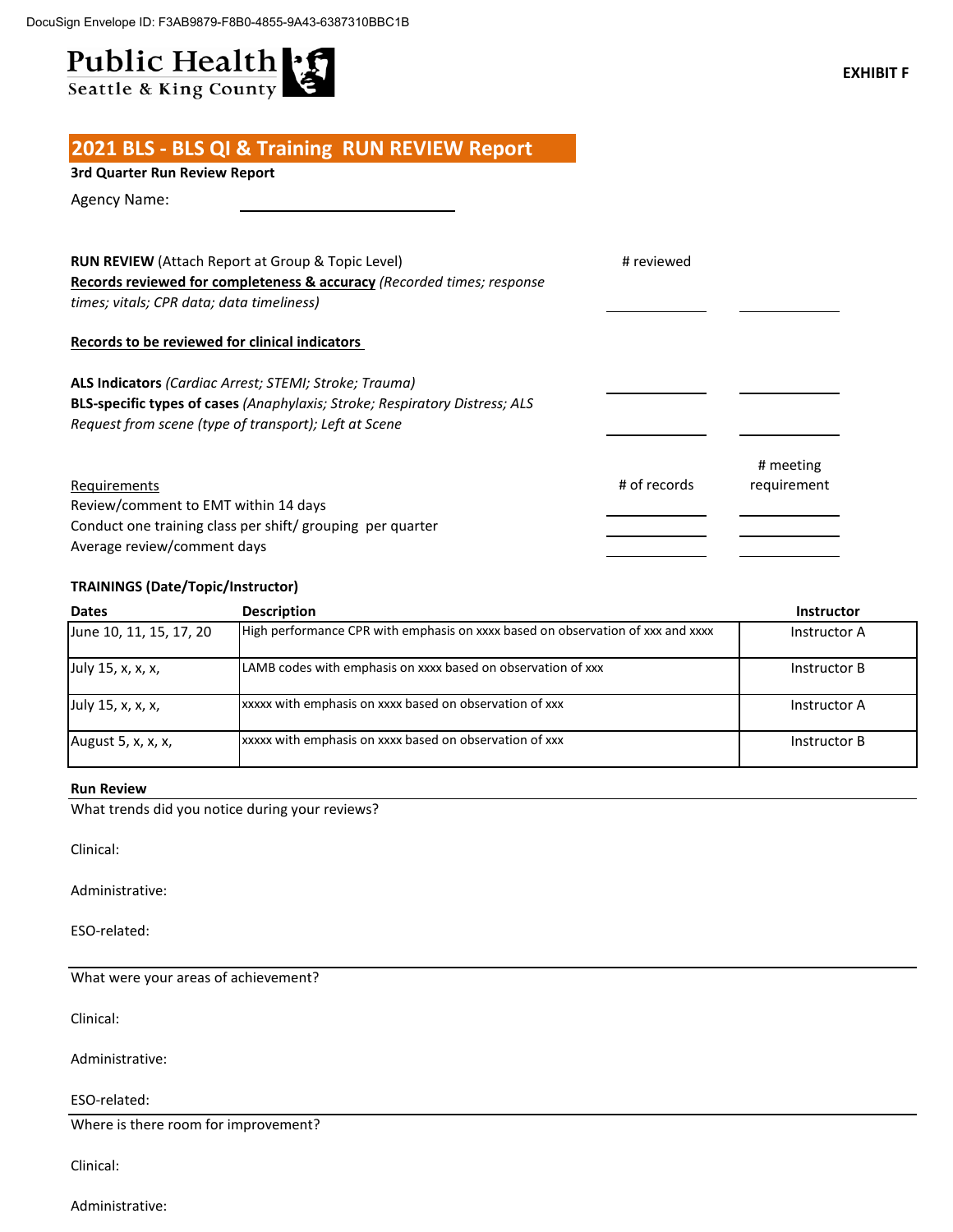# Public Health :

## **2021 BLS - BLS QI & Training RUN REVIEW Report**

**4th Quarter Run Review Report**

Agency Name:

| <b>RUN REVIEW</b> (Attach Report at Group & Topic Level)<br>Records reviewed for completeness & accuracy (Recorded times; response<br>times; vitals; CPR data; data timeliness)                | # reviewed   |                          |
|------------------------------------------------------------------------------------------------------------------------------------------------------------------------------------------------|--------------|--------------------------|
| Records to be reviewed for clinical indicators                                                                                                                                                 |              |                          |
| ALS Indicators (Cardiac Arrest; STEMI; Stroke; Trauma)<br>BLS-specific types of cases (Anaphylaxis; Stroke; Respiratory Distress; ALS<br>Request from scene (type of transport); Left at Scene |              |                          |
| Requirements<br>Review/comment to EMT within 14 days<br>Conduct one training class per shift/ grouping per quarter<br>Average review/comment days                                              | # of records | # meeting<br>requirement |

### **TRAININGS (Date/Topic/Instructor)**

| <b>Dates</b>            | <b>Description</b>                                                              | <b>Instructor</b> |
|-------------------------|---------------------------------------------------------------------------------|-------------------|
| Sept 10, 11, 15, 17, 20 | High performance CPR with emphasis on xxxx based on observation of xxx and xxxx | Instructor A      |
| Oct 5, x, x, x,         | LAMB codes with emphasis on xxxx based on observation of xxx                    | Instructor B      |
| Oct 15, x, x, x,        | xxxxx with emphasis on xxxx based on observation of xxx                         | Instructor A      |
| Nov 5, x, x, x,         | xxxxx with emphasis on xxxx based on observation of xxx                         | Instructor B      |

### **Run Review**

What trends did you notice during your reviews?

Clinical:

Administrative:

ESO-related:

What were your areas of achievement?

Clinical:

Administrative:

ESO-related:

Where is there room for improvement?

Clinical: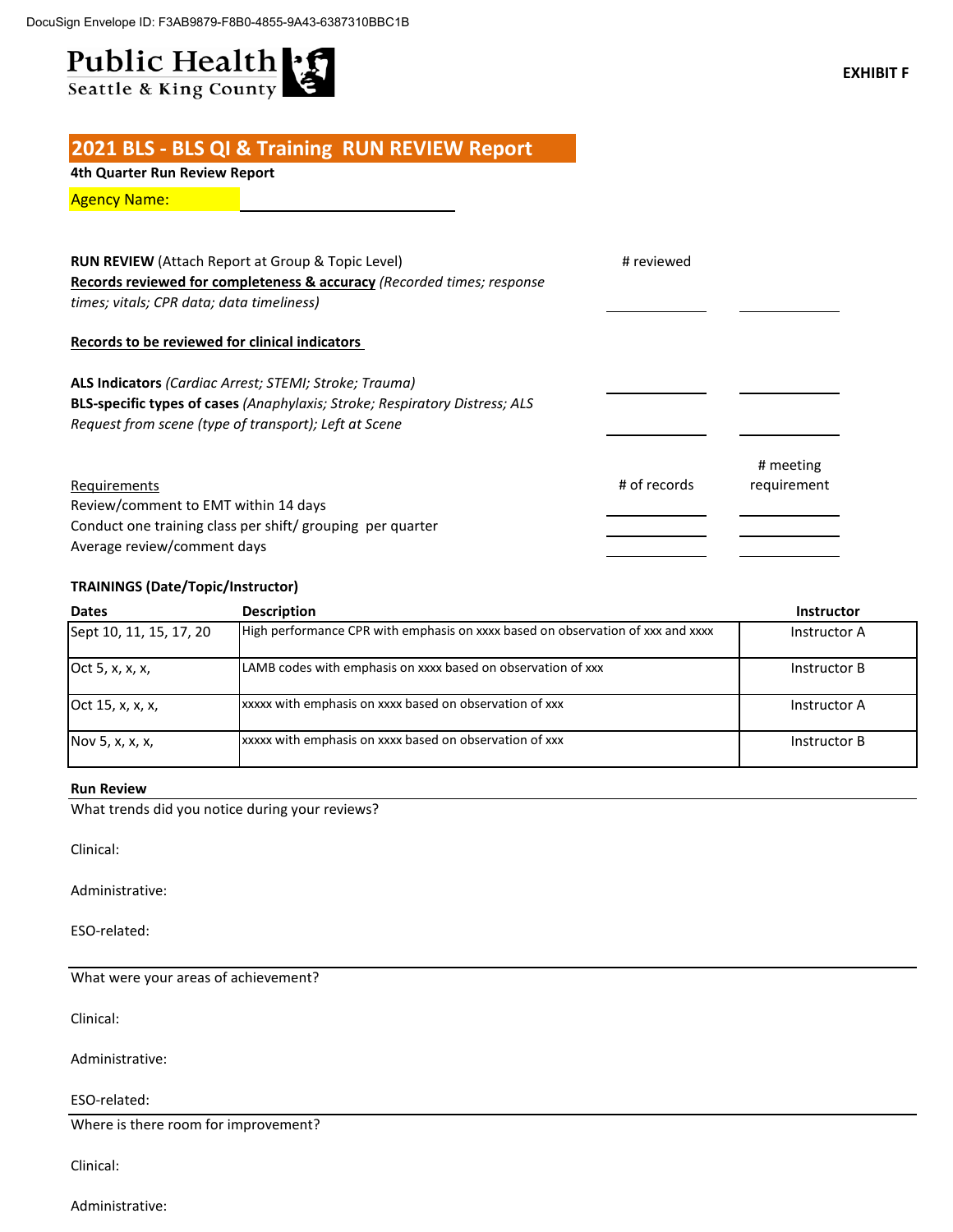DocuSign Envelope ID: F3AB9879-F8B0-4855-9A43-6387310BBC1B

# Public Health :

**2021 BLS - BLS QI & Training RUN REVIEW Report**

## **Cumulative -- 2021**

Agency Name:

Quarterly Allocation --> **\$ -**

| RUN REVIEW (Attach Report at Group & Topic Level)                           | # of records | # reviewed  |
|-----------------------------------------------------------------------------|--------------|-------------|
| Records reviewed for completeness & accuracy (Recorded times; response      |              |             |
| times; vitals; CPR data; data timeliness)                                   |              |             |
| Records to be reviewed for clinical indicators (attach report)              |              |             |
| ALS Indicators (Cardiac Arrest; STEMI; Stroke; Trauma)                      |              |             |
| BLS-specific types of cases (Anaphylaxis; Stroke; Respiratory Distress; ALS |              |             |
| Request from scene (type of transport); Left at Scene                       |              |             |
|                                                                             |              | # meeting   |
| Requirements                                                                | # of records | requirement |
| Review/comment to EMT within 10 days                                        |              |             |
| Conduct one training class per shift/ grouping per quarter                  |              |             |
| Average review/comment days                                                 |              |             |

**EXHIBIT F**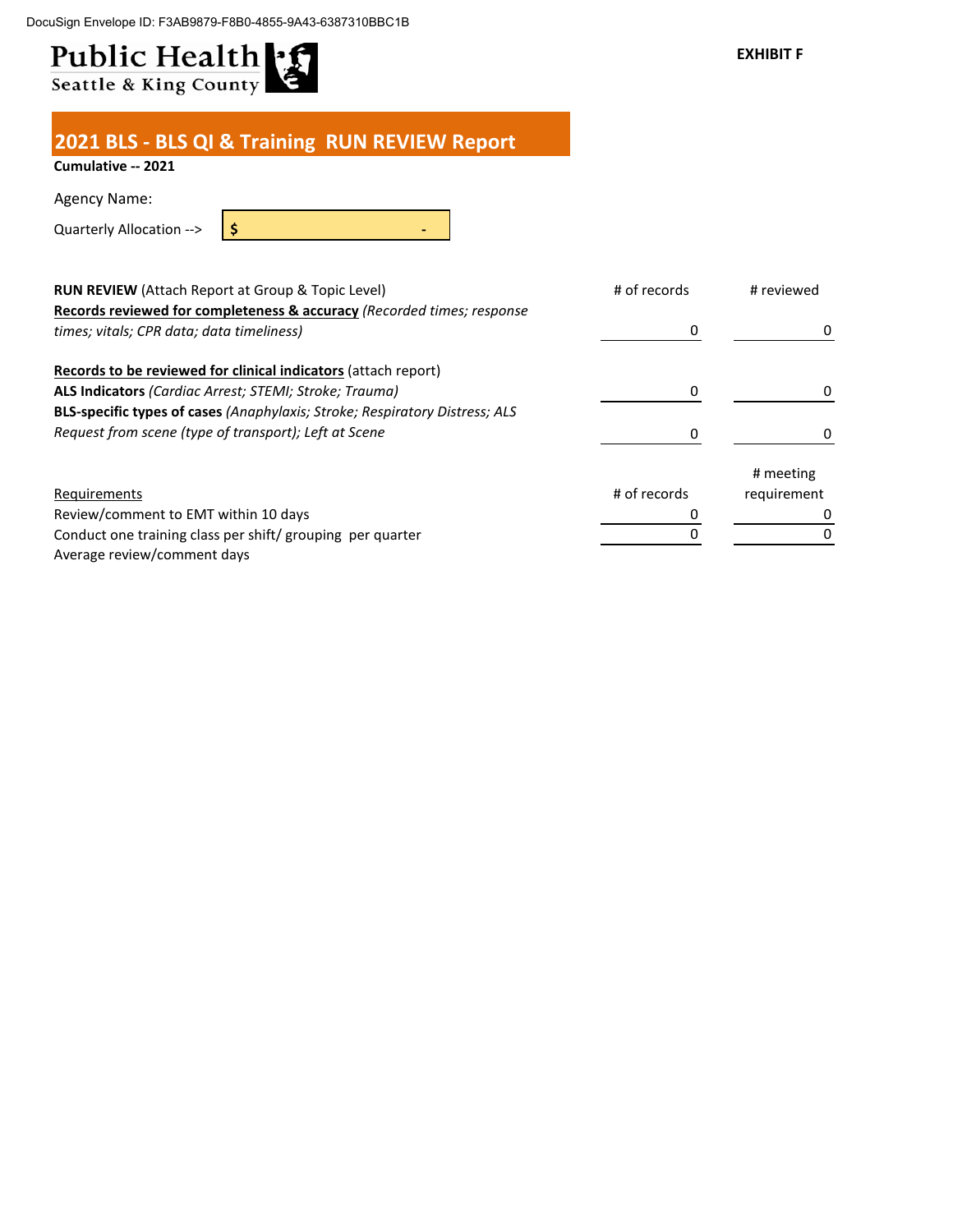## **BLS FUNDING**

## **MOBILE INTEGRATED HEALTHCARE (MIH)**

**Mobile Integrated Healthcare (MIH)** programs connect low-acuity and vulnerable EMS clients to the appropriate resources to address their complex needs through alternative response and referral strategies. The region collectively identified extending MIH services to all parts of the King County as a top priority for the 2020-2025 levy span.

- BLS agencies receive funding to provide MIH services. Agencies may choose to run their own program, or partner with other nearby agencies to create a larger effort.
- MIH funding must be used only for MIH services; it is not intended to fund existing BLS, ALS, or fire services
- The funding is a reimbursement, meaning the agency invoices the EMS Division for repayment up to the amount allocated that year. The EMS Division determines and regularly updates guidance on MIH-eligible expenses.
- Agency funding levels mirror those of the BLS allocation, based 50% on assessed valuation (AV) and 50% on call volumes.
- Agencies implementing MIH will support good regional stewardship of the program through close collaboration with the EMS Division and other King County MIH programs at the MIH stakeholder meetings (MIH Network) and by adhering to the MIH Program Guidelines established by the EMS Division.
- For the 2020-2025 levy span, agencies may carryforward previous years' funding. This can allow for the building up of programs or to set aside funds for larger expenses.

**If you have any questions about the MIH program,** please contact Marlee Fischer at 206-263-6956 or marfischer@kingcounty.gov.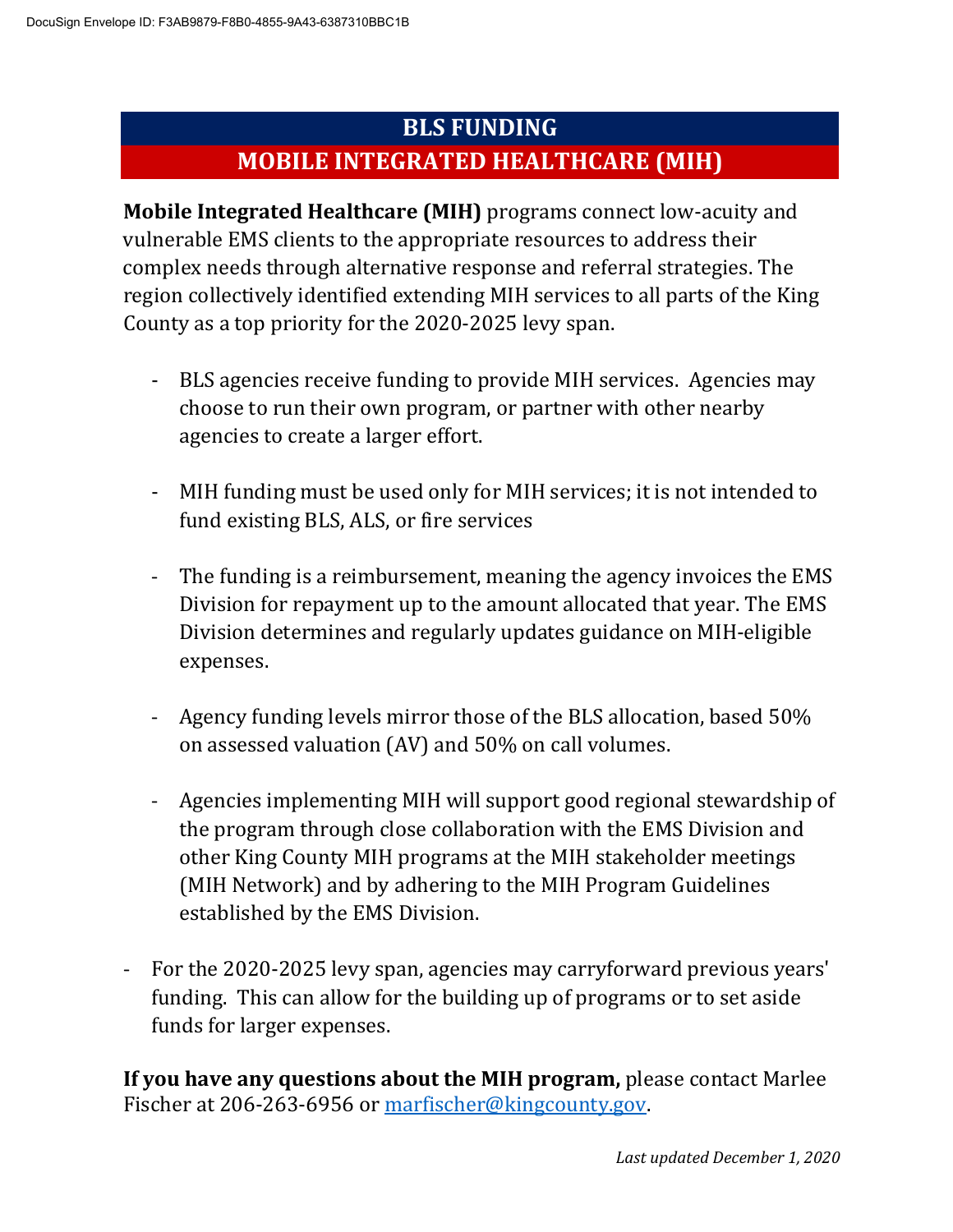

#### **2020 - 2025 BLS Invoice – Agencies that operate an MIH program**  Fire Agency Name Exhibit: C – Invoice and Budget Summary Contract Period: 1/1/2020 to 12/31/2025 Fire Agency Name Address 1 Address 2 Name, Title (111) 111-1111 email@email.com EMS Division Invoice Contact: Marlee Fischer (marfischer@kingcounty.gov) Public Health—Seattle & King County Emergency Medical Services Division 401 5th Ave., Suite 1200 Seattle, WA 98104 ALL FIELDS MUST BE COMPLETED FOR PROMPT PAYMENT PROCESSING **King County Accounts Payable Information** Purchase Order # Supplier Name Supplier # Supplier Pay Site Remit to Address Invoice Date Invoice # Amount to be Paid Note to AP Payment Type (Circle One) CHECK or ACH Print on Remittance PH Program Name & Phone **Invoices for services rendered under this contract for the period of: Start Date End Date** *For Public Health Use Only Rcv'd FM Review Entered Approved Date*

|         |              |             | . $\frac{1}{2}$ = $\frac{1}{2}$ |       |                 |     |      |        |
|---------|--------------|-------------|---------------------------------|-------|-----------------|-----|------|--------|
| Project | Organization | Expend Acct | Task                            | Award | <b>DPH Acct</b> | CDA | CFDA | Amount |
|         |              |             |                                 |       |                 |     |      |        |

MM/DD/YY MM/DD/YY *Initial*

| <b>Direct Costs</b>            | <b>Budget</b> | <b>Billed to Date</b> | <b>Current Report</b> | <b>Cumulative</b> | <b>Balance</b> |
|--------------------------------|---------------|-----------------------|-----------------------|-------------------|----------------|
| <b>Personnel Costs</b>         |               |                       |                       |                   | \$             |
| <b>Salaries</b>                | --            | $-$                   |                       |                   | $-$            |
| Overtime                       | $-$           | $- -$                 |                       |                   | $-$            |
| <b>Benefits</b>                | $-$           | $- -$                 |                       |                   | --             |
| <b>Program Support</b>         | Ś             | Ś                     |                       |                   | \$             |
| <b>Supplies &amp; Uniforms</b> | $-$           | $- -$                 |                       |                   | $-$            |
| Planning                       | $-$           | --                    |                       |                   | $-$            |
| Training                       | --            | $- -$                 |                       |                   | --             |
| <b>Vehicle/Vehicle Support</b> | \$            |                       |                       |                   | \$             |
| <b>Technology/Reporting</b>    |               |                       |                       |                   | Ś              |
| <b>Professional Services</b>   |               |                       |                       |                   | \$             |
| <b>Total Direct Costs</b>      |               |                       |                       |                   | \$             |
|                                |               |                       |                       |                   |                |
| <b>Grand Total</b>             |               |                       |                       |                   |                |

*(Your agency's portion)* Amount Due

I, the undersigned, do hereby certify under the laws of the State of Washington penalty of perjury that this is a true and correct claim for reimbursement services rendered. I understand that any false claims, statements, documents, or concealment of material fact may be prosecuted under applicable Federal and State laws. This certification includes any attachments which serve as supporting documentation to this reimbursement request.

Signed **Date Date Date PH Program Manager Approval** Date

Print Name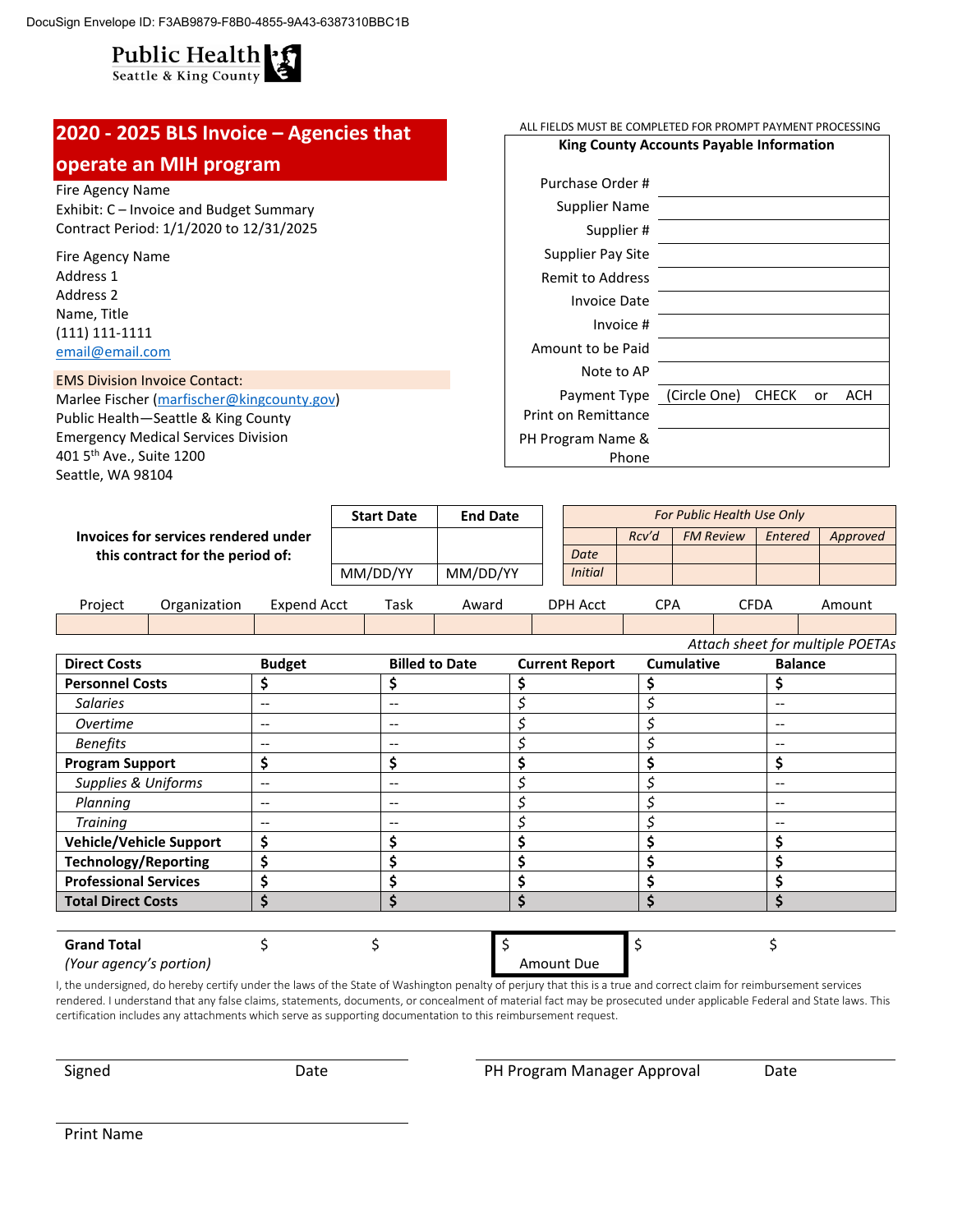# Public Health

| 2020 - 2025 BLS Invoice - Agencies that<br>contract for MIH program                                                                                                                                                                  |                   | ALL FIELDS MUST BE COMPLETED FOR PROMPT PAYMENT PROCESSING<br>King County Accounts Payable Information |  |  |                                                                                                |       |                                                |              |    |          |
|--------------------------------------------------------------------------------------------------------------------------------------------------------------------------------------------------------------------------------------|-------------------|--------------------------------------------------------------------------------------------------------|--|--|------------------------------------------------------------------------------------------------|-------|------------------------------------------------|--------------|----|----------|
| Fire Agency Name<br>Exhibit: C – Invoice and Budget Summary<br>Contract Period: 1/1/2020 to 12/31/2025                                                                                                                               |                   |                                                                                                        |  |  | Purchase Order #<br>Supplier Name<br>Supplier #<br><b>Supplier Pay Site</b>                    |       |                                                |              |    |          |
| Fire Agency Name<br>Address 1<br>Address 2<br>Name, Title<br>$(111) 111 - 1111$<br>email@email.com                                                                                                                                   |                   |                                                                                                        |  |  | <b>Remit to Address</b><br><b>Invoice Date</b><br>Invoice #<br>Amount to be Paid<br>Note to AP |       |                                                |              |    |          |
| <b>EMS Division Invoice Contact:</b><br>Marlee Fischer (marfischer@kingcounty.gov)<br>Public Health-Seattle & King County<br><b>Emergency Medical Services Division</b><br>401 5 <sup>th</sup> Ave., Suite 1200<br>Seattle, WA 98104 |                   |                                                                                                        |  |  | Payment Type<br><b>Print on Remittance</b><br>PH Program Name<br>& Phone                       |       | (Circle One)                                   | <b>CHECK</b> | or | ACH      |
| Invoices for services rendered under<br>this contract for the period of:                                                                                                                                                             | <b>Start Date</b> | <b>End Date</b>                                                                                        |  |  | Date                                                                                           | Rcv'd | For Public Health Use Only<br><b>FM Review</b> | Entered      |    | Approved |

|         | this contract for the period on |             | MM/DD/YY | MM/DD/YY | <b>Initial</b>  |     |      |        |  |
|---------|---------------------------------|-------------|----------|----------|-----------------|-----|------|--------|--|
| Project | Organization                    | Expend Acct | Task     | Award    | <b>DPH Acct</b> | CPA | CFDA | Amount |  |
| 1137930 | 830500                          | 53180       | 002      | 101752   |                 |     |      |        |  |

*Attach sheet for multiple POETAs*

MIH program expenses included in this invoice were incurred by the below listed agency. Applicable supporting documentation for the expenses will be organized and available from the below listed agency. MIH Agency:

| <b>MIH Costs</b>          | <b>Budget</b> | <b>Billed to Date</b> | <b>Current Report</b> | <b>Cumulative</b> | <b>Balance</b> |
|---------------------------|---------------|-----------------------|-----------------------|-------------------|----------------|
| MIH Agency Costs          |               |                       |                       |                   |                |
| <b>Total Direct Costs</b> |               |                       |                       |                   |                |
| <b>Grand Total</b>        |               |                       |                       |                   |                |
|                           |               |                       | Amount Due            |                   |                |

I, the undersigned, do hereby certify under the laws of the State of Washington penalty of perjury that this is a true and correct claim for reimbursement services rendered. I understand that any false claims, statements, documents, or concealment of material fact may be prosecuted under applicable Federal and State laws. This certification includes any attachments which serve as supporting documentation to this reimbursement request.

Signed **Date** Date **PH Program Manager Approval** Date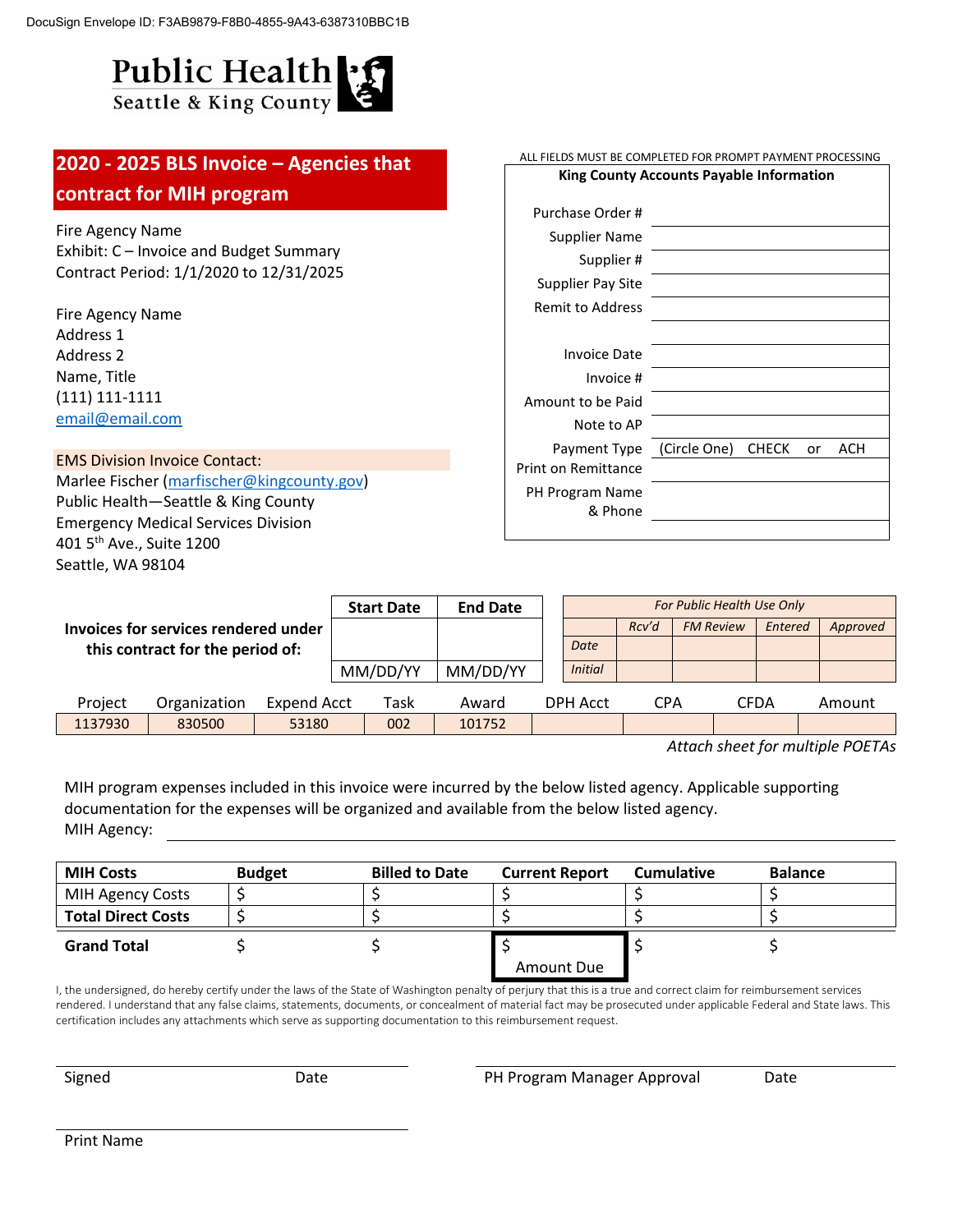## **Exhibit G - Scope of Work and Budget**

## **Emergency Medical Services (EMS) Division: Regional Personal Protective Equipment (PPE) Warehouse**

**and** 

## **Shoreline Fire Department**

**Project Goal:** The EMS Division, Public Health – Seattle & King County will contract with identified fire departments to establish strategic locations in King County to store emergency supplies of infectious disease personnel protective equipment (PPE). This will be in coordination with the three Fire/EMS Zone (1, 3, 5) representatives and the identified local fire department.

## **Project Overview:**

Recent COVID-19 pandemic operations have shown the approach to pre-position PPE stocks for emergency response highly effective. No agency in King County has been required to operate without PPE during the outbreak. The region's deliberate pandemic response plans, PPE stocks and collaboration between the EMS Division and regional fire departments all contributed to King County successfully responding to this emergent health crisis.

COVID-related spikes, influenza, tuberculosis and other respiratory or infectious disease outbreaks should be expected in the coming years. However, the COVID-19 pandemic revealed that neither the Washington State nor the Federal PPE supply systems can support a nationwide epidemic response. The struggle for King County agencies to get PPE was further exacerbated by local and state level priorities and distribution systems which placed components of the entire health care system in competition with each other for limited resources.

Extended use/reuse and decontamination methods currently employed by EMS agencies are not a factor for planning and forecasting future PPE needs. There is not enough data to effectively evaluate the impacts of contingency mode operations. However, based on our current experiences, we can be sure of the positive impacts of decontamination methods.

Contingency mode operations have decreased the demand on PPE supplies for EMS agencies across King County. Departments will be required to actively participate in the storage, distribution and use of PPE. All agencies will be expected to maintain their own baseline PPE inventory.

**Scope of Work:** The work will be comprised of three elements: Storage, Inventory, and Regional Coordination.